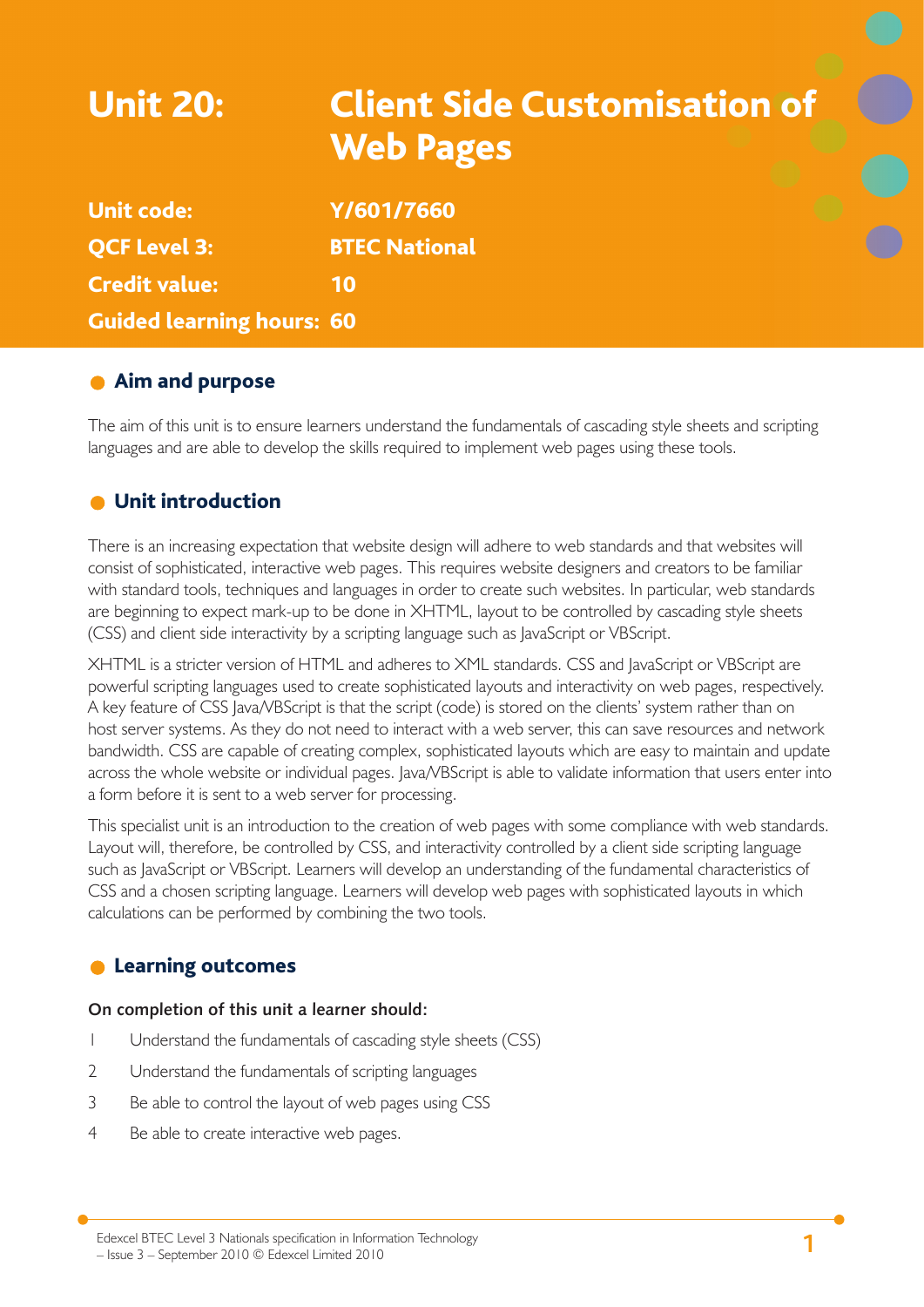#### **1 Understand the fundamentals of cascading style sheets (CSS)**

*Characteristics of CSS*: CSS frameworks; box model eg width, margins, padding, border, content area, inline, block; selectors eg type, class, ID; accessing CSS from HTML eg in-line, embedded, external, user

*Uses of CSS*: uses eg background colour, background images, formatting text, borders, padding, heading styles, positioning elements, creating columns; advantages

#### **2 Understand the fundamentals of scripting languages**

*Characteristics of scripting languages*: nature of language eg object oriented, event driven; objects; methods; handling events; hiding scripts; security issues eg reading, writing, client files, opening/closing user windows, reading information; including scripts inside HTML

*Uses of a scripting language*: eg alerts, confirming choices, prompting the user, redirecting the user, browser detection, creating rollovers, checking/validating input, handling forms, maintaining cookies

*Scripting language constructs*: syntax eg dot operator, values, variables, operators, assignment, comparisons; loops eg for, for/in, do/while; decision making eg if, if/else, switch/case; functions (calling, parameter passing); handling events eg onfocus, onload, onblur, onmouseover; methods eg write(), click(), open(), selected(); properties eg name, width, ID, value

#### **3 Be able to control the layout of web pages using CSS**

*Design*: layout planned using appropriate graphical or other tool

*Headings*: styling eg adding colour, font size, font weight, background image; spacing eg applying padding, margins, borders

*Lists*: styling tags; hover effect; horizontal navigation; vertical navigation

*Links and pseudo classes*: setting pseudo class order; adding background images; styling eg removing underlines, adding borders, increasing active area

#### **4 Be able to create interactive web pages**

*Script requirements*: inputs; outputs; processing

*Design script*: use of appropriate tools eg flowchart, pseudo code

*Implement script*: appropriate objects eg properties, methods; writing eg required functions; creation of web pages eg rollovers, clocks, calendars, client-side calculations, forms validation, mouse movement followers

*Good practice*: eg comments in the script, correct indentation, naming variables

*Testing*: layout matches design; interactivity working; check using different browsers eg Internet Explorer, Firefox, Opera, Chrome, Safari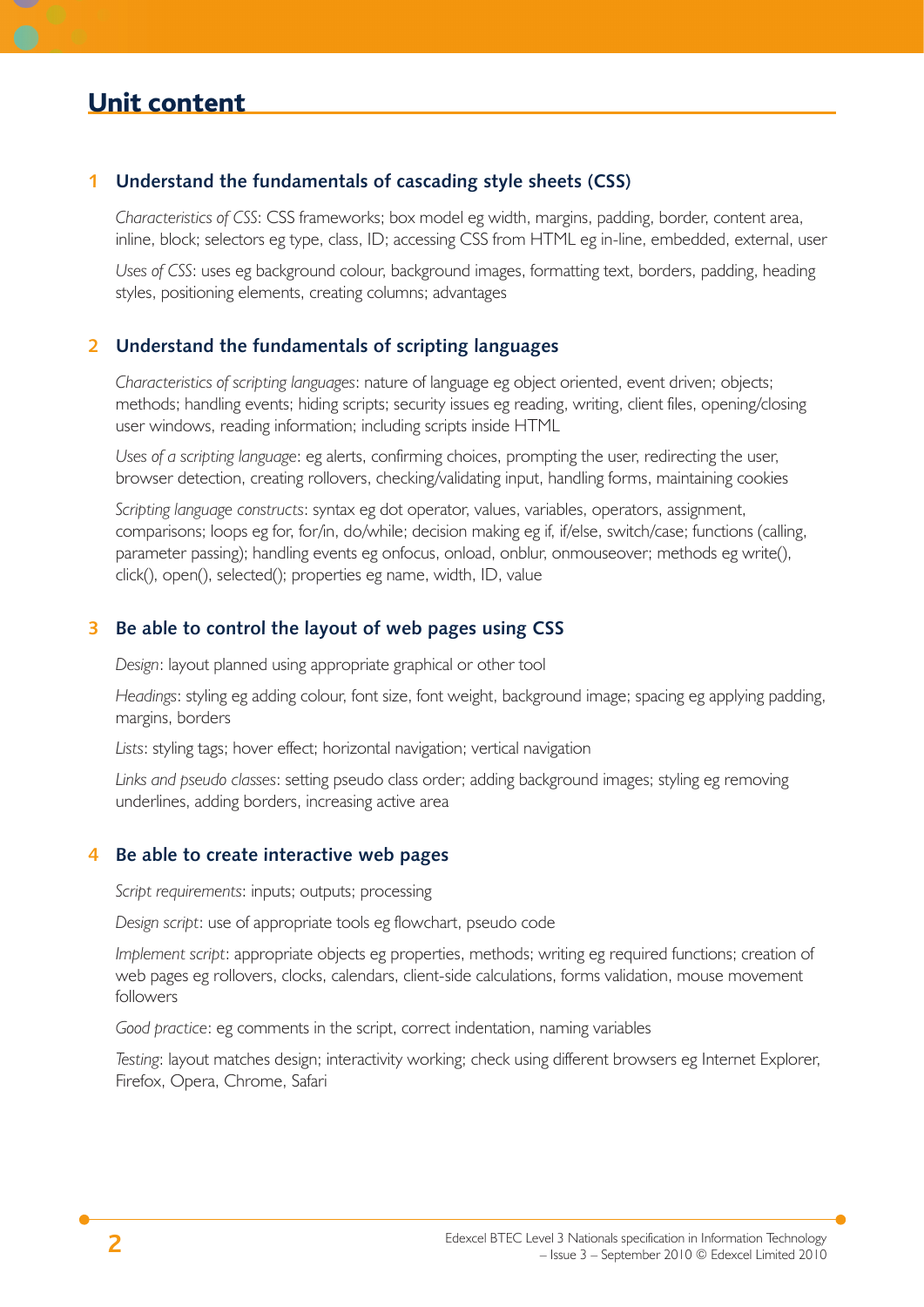## Assessment and grading criteria

In order to pass this unit, the evidence that the learner presents for assessment needs to demonstrate that they can meet all the learning outcomes for the unit. The assessment criteria for a pass grade describe the level of achievement required to pass this unit.

| <b>Assessment and grading criteria</b> |                                                                                   |                |                                                                                                                          |                |                                                                                                                                             |  |
|----------------------------------------|-----------------------------------------------------------------------------------|----------------|--------------------------------------------------------------------------------------------------------------------------|----------------|---------------------------------------------------------------------------------------------------------------------------------------------|--|
|                                        | To achieve a pass grade the<br>evidence must show that the<br>learner is able to: |                | To achieve a merit grade the<br>evidence must show that, in<br>addition to the pass criteria,<br>the learner is able to: |                | To achieve a distinction grade<br>the evidence must show that,<br>in addition to the pass and<br>merit criteria, the learner is<br>able to: |  |
| <b>P1</b>                              | explain how HTML files<br>access CSS                                              |                |                                                                                                                          |                |                                                                                                                                             |  |
| <b>P2</b>                              | explain the features of the<br>box model for CSS                                  | M <sub>1</sub> | assess different<br>implementation styles of CSS                                                                         |                |                                                                                                                                             |  |
| P <sub>3</sub>                         | explain the fundamentals of a<br>scripting language                               | M <sub>2</sub> | discuss how a scripting<br>language can improve<br>functionality                                                         | D <sub>1</sub> | explore how web pages<br>using scripts are implemented<br>in different browsers<br>[IE2]                                                    |  |
| <b>P4</b>                              | design web pages using CSS<br>to control layout<br>[CT3]                          |                |                                                                                                                          |                |                                                                                                                                             |  |
| <b>P5</b>                              | create interactive web pages<br>using CSS and a scripting<br>language<br>[CT1]    | M <sub>3</sub> | employ good practice in the<br>design and implementation of<br>web pages.                                                |                |                                                                                                                                             |  |
| <b>P6</b>                              | test interactive web pages.                                                       |                |                                                                                                                          | D <sub>2</sub> | evaluate the web pages and<br>discuss improvements.<br>[RL5]                                                                                |  |

**PLTS**: This summary references where applicable, in the square brackets, the elements of the personal, learning and thinking skills applicable in the pass criteria. It identifies opportunities for learners to demonstrate effective application of the referenced elements of the skills.

| [ Key | $IE$ – independent enquirers | $RL$ – reflective learners | $\mathsf{SM}$ – self-managers                       |
|-------|------------------------------|----------------------------|-----------------------------------------------------|
|       | $CT -$ creative thinkers     | TW – team workers          | $\mathsf{E}$ $\mathsf{P}$ – effective participators |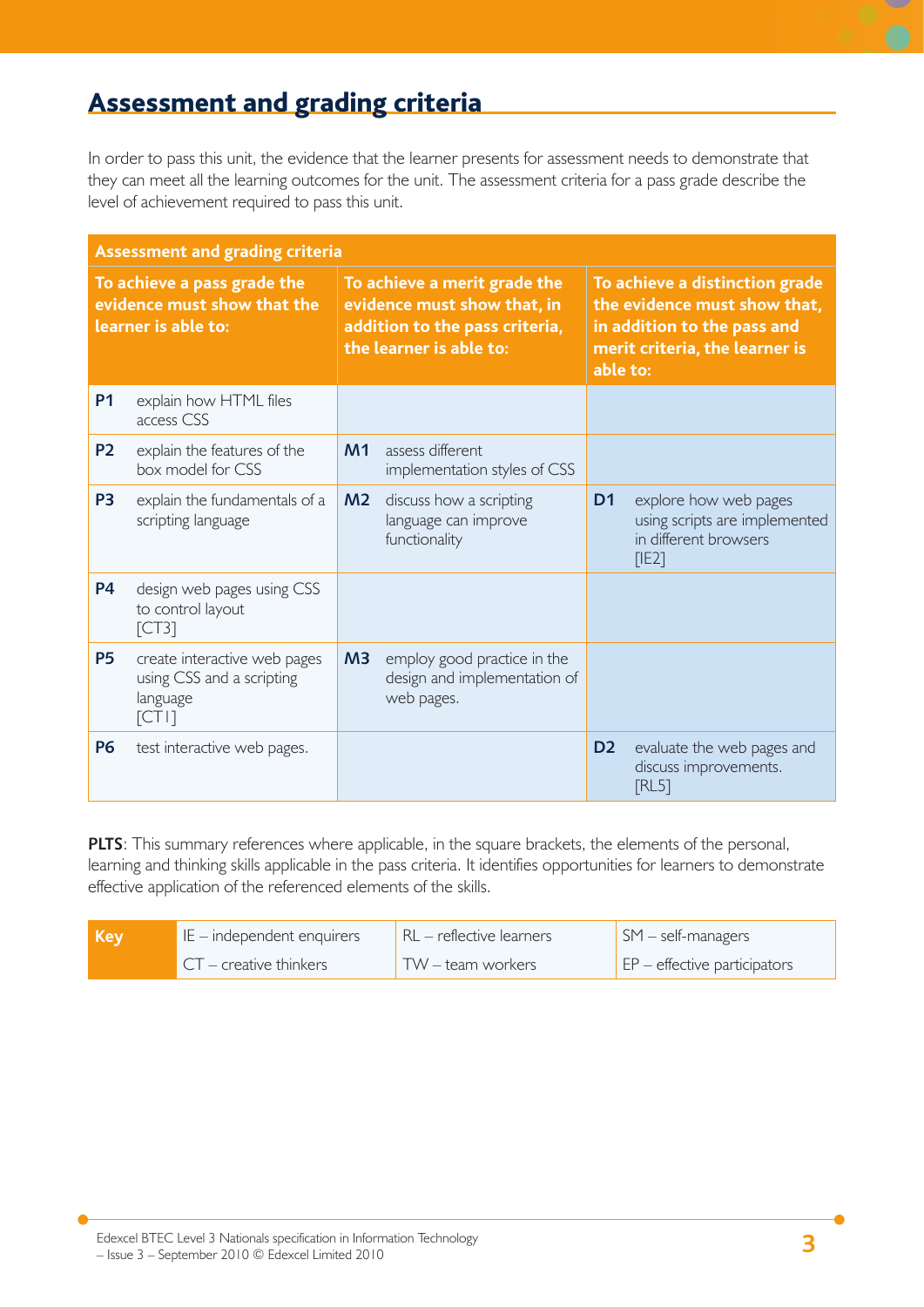## Essential guidance for tutors

### **Delivery**

Delivery starts with a study of the characteristics of CSS through whole-class teaching including tutor demonstrations of practical elements, which lead into learner exercises.

Care should be taken to cover sufficient ground to facilitate learners providing evidence for associated criteria. Ensure that implementation styles are covered (including how they are called from HTML) as well as methods of accessing external CSS (at least one from HTML).

There must also be in-depth coverage of the box model for CSS by discussion and, if possible, demonstration and learner exercise.

These elements must be treated seriously because they contain a lot of information which is the basis of several criteria in the assessment. The tutor should not underestimate the amount of time this is likely to require.

Any scripting language which can fulfil the requirements of the criteria may be used. The unit does not recommended which is more acceptable and it is entirely a matter for tutors and centres. The first topic in this group deals with characteristics of scripting languages which can be delivered using a mixture of whole-class teaching, handouts, quizzes and discussion groups. This is followed by uses of scripting language, using similar techniques for delivery.

Practical application of scripting, considering constructs, designing, implementing and good practice, can all be delivered by tutor demonstration backed up by informative commentary and followed by learner exercises.

Having developed the skills required to undertake practical work, elements of what is considered to be good practice are introduced.

The next group of topics of delivery are all related to the practical application of CSS. Design, styling (in various forms), spacing, hover effect, navigation pseudo-classes, and background images can all be demonstrated and practised.

Learners should look at the design stage first. It is recommended that learners receive guidance to ensure that their designs are suitable and will transfer into a workable design. Tutors should also make sure that designs can be created with the available tools.

The next element of the unit is to combine the learning on scripting and on CSS to learn how to create and test a microsite that uses both. Learners could work individually, drawing on the knowledge they have gained in the rest of the unit.

Finally, learners test and review web pages containing CSS, once again through tutor demonstration and learner exercise with some tutor-led discussion to emphasise the important aspects.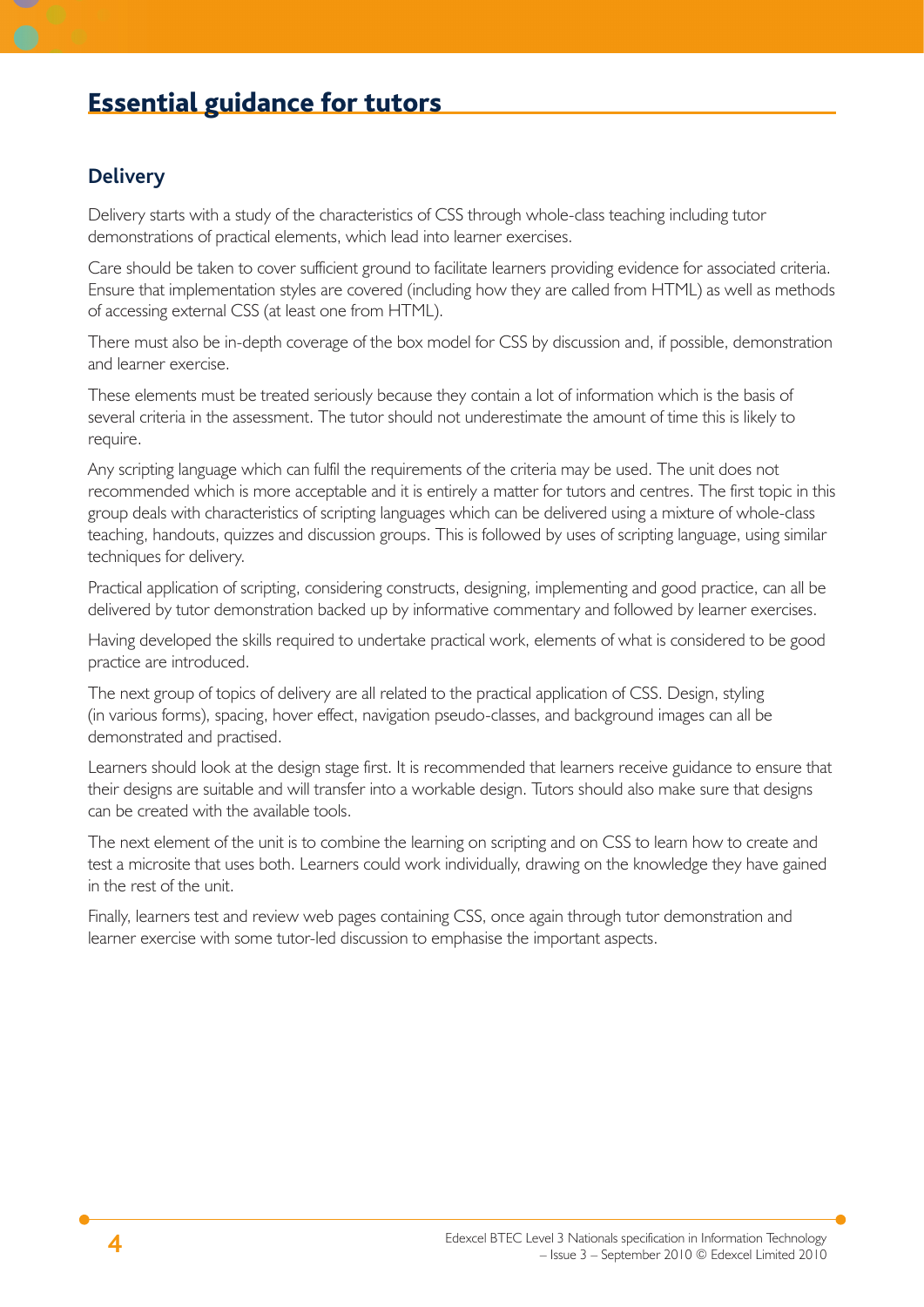### **Outline learning plan**

The outline learning plan has been included in this unit as guidance and can be used in conjunction with the programme of suggested assignments.

The outline learning plan demonstrates one way in planning the delivery and assessment of this unit.

#### **Topic and suggested assignments/activities and/assessment**

#### **Introduction to the unit**

Fundamentals of CSS:

- whole-class exercise tutor presentation on the characteristics of CSS
- directed research class activity on the uses of CSS.

#### **Assignment 1 – Features of CSS**

Fundamentals of a scripting language:

- whole-class exercise tutor presentation on the characteristics of scripting languages
- directed research what are the main uses of scripting languages?
- individual exercise learn the different scripting language constructs.

#### **Assignment 2 – Using CSS**

Laying out a web page using CSS:

- whole-class exercise tutor presentation on how to style headings for use in web pages
- individual exercise how can list tags be formatted using CSS?
- directed research learn CSS pseudo-classes and how they can be used on hyperlinks.

Creating an interactive web page:

- whole-class exercise tutor presentation on script requirements
- individual exercise create design scripts
- individual exercise implement a working script
- whole-class exercise understanding good practice in coding
- individual exercise be able to test and review a web page which uses JavaScript and CSS. ●

**Assignment 3 – Using Scripting**

### **Assessment**

#### **Suggested Assignment 1 – Features of CSS**

The suggested evidence for this assignment is the production of information leaflet(s).

Criterion P1 is a straightforward explanation of how CSS code can be linked to an HTML file.

Criterion P2 is another straightforward explanation, in this case of a box model for CSS, together with the related selectors and how they are used. Illustrations/diagrams should be used to support the explanation.

For M1, the learner must be able to assess different implementation styles for CSS. The descriptions need to be detailed and show that the learner has fully comprehended what the different implementations can be, and why they should be used for a particular purpose.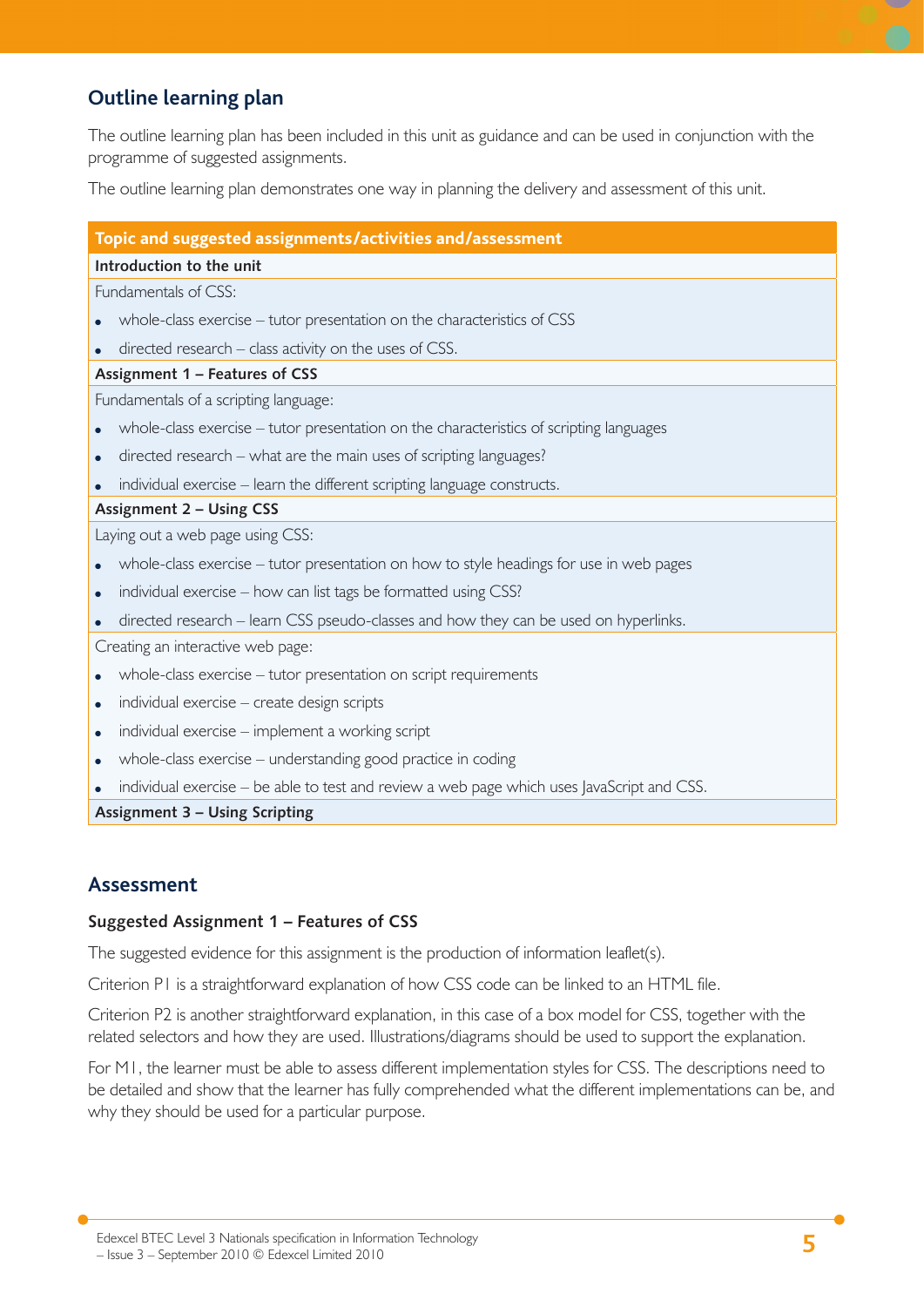#### **Suggested Assignment 2 – Using CSS**

To vary assessment, a presentation is suggested for this assignment but any method can be used.

Criterion P3 is an explanation of the main features of the chosen scripting language. Learners should endeavour to include something about all of the prescriptive elements of LO2. Since the unit is fundamentally about web pages it is suggested that a series of web pages would be suitable evidence

M2 is concerned with how script languages improve the functionality of web pages. Learner must show that they understand how scripting works in a front-end context, how it is commonly used on the web; analytics, client-side calculation, etc.

D1 requires an exploration of how web pages using scripts are implemented in different browsers. Learners will need to research and include examples as part of their explanation.

#### **Suggested Assignment 3 – Using Scripting**

For P4, learners must methodically and systematically design web pages that make use of both CSS and scripting languages using CSS to control layout. This can be evidenced by the production of a design document.

For P5, learners must then take their design and use it to actually create a micro-site, programming in the CSS and scripting elements. This can be evidenced by tutor observation and printouts/screen dumps.

For P6, learners must test the site, documenting a systematic approach as evidence that they have completed the task.

M3 should be evidenced as a natural extension of P5 using an annotated program code.

D2 is an evaluation of the learner's micro-site, which should include suggestions for improvements.

#### **Programme of suggested assignments**

The table below shows a programme of suggested assignments that cover the pass, merit and distinction criteria in the assessment and grading grid. This is for guidance and it is recommended that centres either write their own assignments or adapt any Edexcel assignments to meet local needs and resources.

| <b>Criteria covered</b> | <b>Assignment title</b> | <b>Scenario</b>                                                                                                               | <b>Assessment method</b>              |
|-------------------------|-------------------------|-------------------------------------------------------------------------------------------------------------------------------|---------------------------------------|
| P1, P2, M1              | Features of CSS         | You work for a website<br>development company<br>which has asked you to<br>produce some information<br>on CSS.                | Information leaflets                  |
| P3, M2, D1              | Using Scripting         | The company also wants<br>a similar briefing on how<br>scripting can be used to<br>improve their web pages'<br>functionality. | Presentation                          |
| P4-P6, M3, D2           | Using CSS and Scripting | The company would like a<br>micro-site to demonstrate<br>practically the use of scripting<br>and CSS.                         | Set of web pages<br>Tutor observation |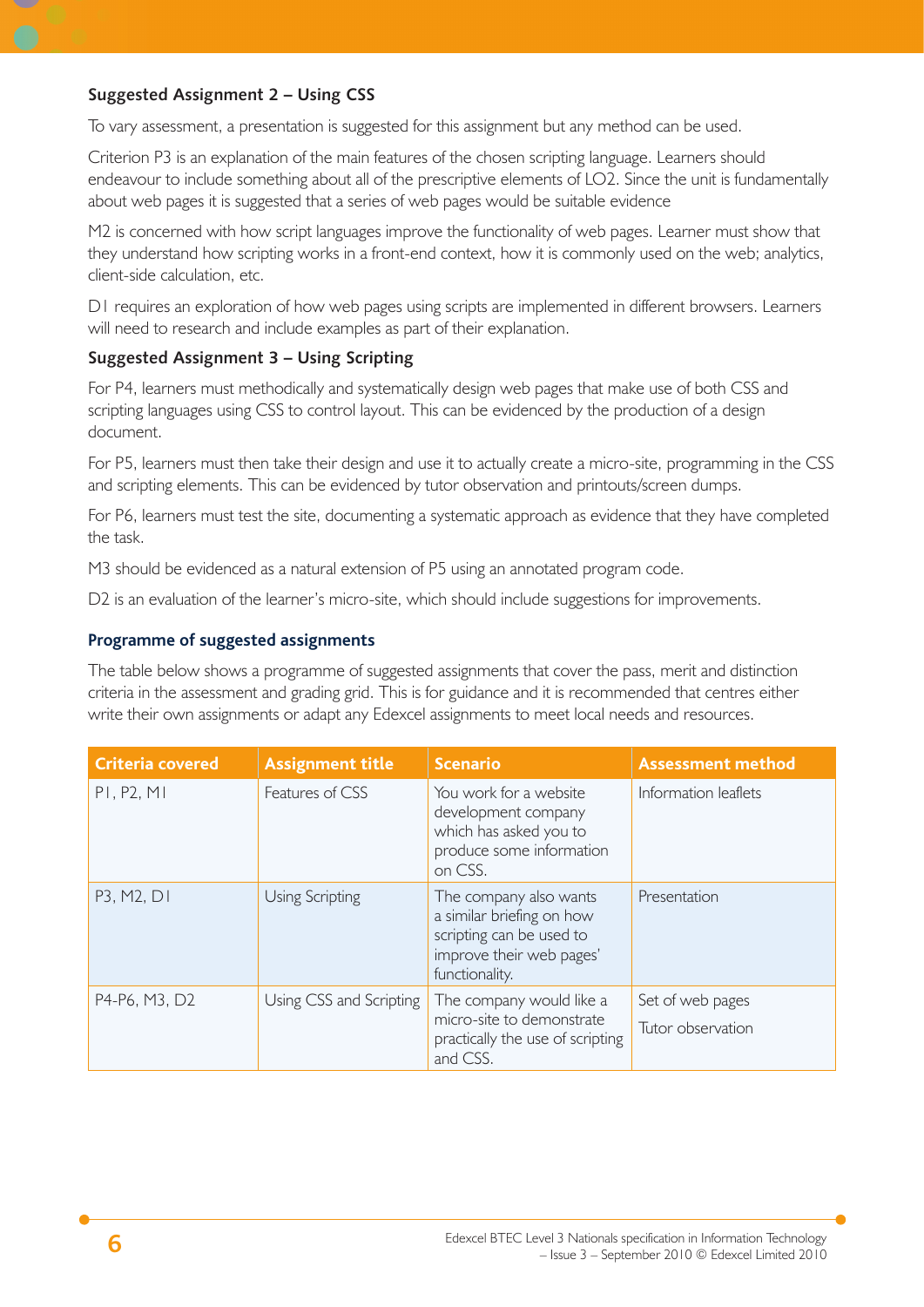### **Links to National Occupational Standards, other BTEC units, other BTEC qualifi cations and other relevant units and qualifi cations**

This unit forms part of the BTEC in IT sector suite. This unit has particular links with the following unit titles in the IT suite:

| l Level 2 <b>1</b>           | Level 3                       | Level 4                             |
|------------------------------|-------------------------------|-------------------------------------|
| Unit 17: Website Development | Unit 27: Web Server Scripting | Website Design                      |
| Unit 34: Website Production  |                               | <b>Web Applications Development</b> |

This unit maps to some of the underpinning knowledge from the following areas of competence in the Level 2 National Occupational Standards for IT (ProCom):

- 4.6 Human Computer Interaction/Interface (HCI) Design ●
- 5.2 Software Development. ●

### **Essential resources**

Learners will need access to a suitable integrated development environment (IDE) in which to write scripts eg Dreamweaver, FrontPage, Notepad. They will also need access to an appropriate computer, the internet and to a variety of different web browsers to allow cross-browser testing.

### **Employer engagement and vocational contexts**

This unit is an opportunity for a real client to become involved with a defined requirement.

### **Indicative reading for learners**

#### **Textbooks**

Bartlett K – *Sams Teach Yourself CSS in 24 Hours, 3rd Edition* (Sams, 2010) ISBN-10 0672331020, ISBN-13 978-0672331022

Castro E - HTML, XHTML, and CSS: Visual QuickStart Guide, 6th Edition (Peachpit Press, 2006) ISBN-10 0321430840 ISBN-13 978-0321430847

Cederholm D – *Web Standards Solutions: The Markup and Style Handbook, 2nd Edition* (FRIENDS OF ED, 2009) ISBN-10 1430219203, ISBN-13 978-1430219200

Meyer E – *CSS Pocket Reference, 3rd Edition* (O'Reilly, 2007) ISBN-10 0596515057, ISBN-13 978-0596515058

Negrino T and Smith D – *JavaScript for the World Wide Web*, 5th Edition (Peachpit Press, 2005) ISBN-10 0321423348, ISBN-13 978-0321423344

Pollock J – JavaScript: A Beginner's Guide, 3rd Edition (McGraw-Hill Osborne, 2009) ISBN-10 0071632956, ISBN-13 978-0071632959

Schmitt C – *CSS Cookbook, 3rd Edition* (O'Reilly, 2009) ISBN-10 059615593X, ISBN-13 978-0596155933

Shea D and Holzschlag M – The Zen of CSS Design: Visual Enlightenment for the Web (Peachpit Press, 2005) ISBN-10 0321303474 ISBN-13 978-0321303479

Weakley R – *Sams Teach Yourself CSS in 10 Minutes* (Sams, 2005) ISBN-10 0672327457, ISBN-13 978-0672327452

**<sup>7</sup>** Edexcel BTEC Level 3 Nationals specification in Information Technology – Issue 3 – September 2010 © Edexcel Limited 2010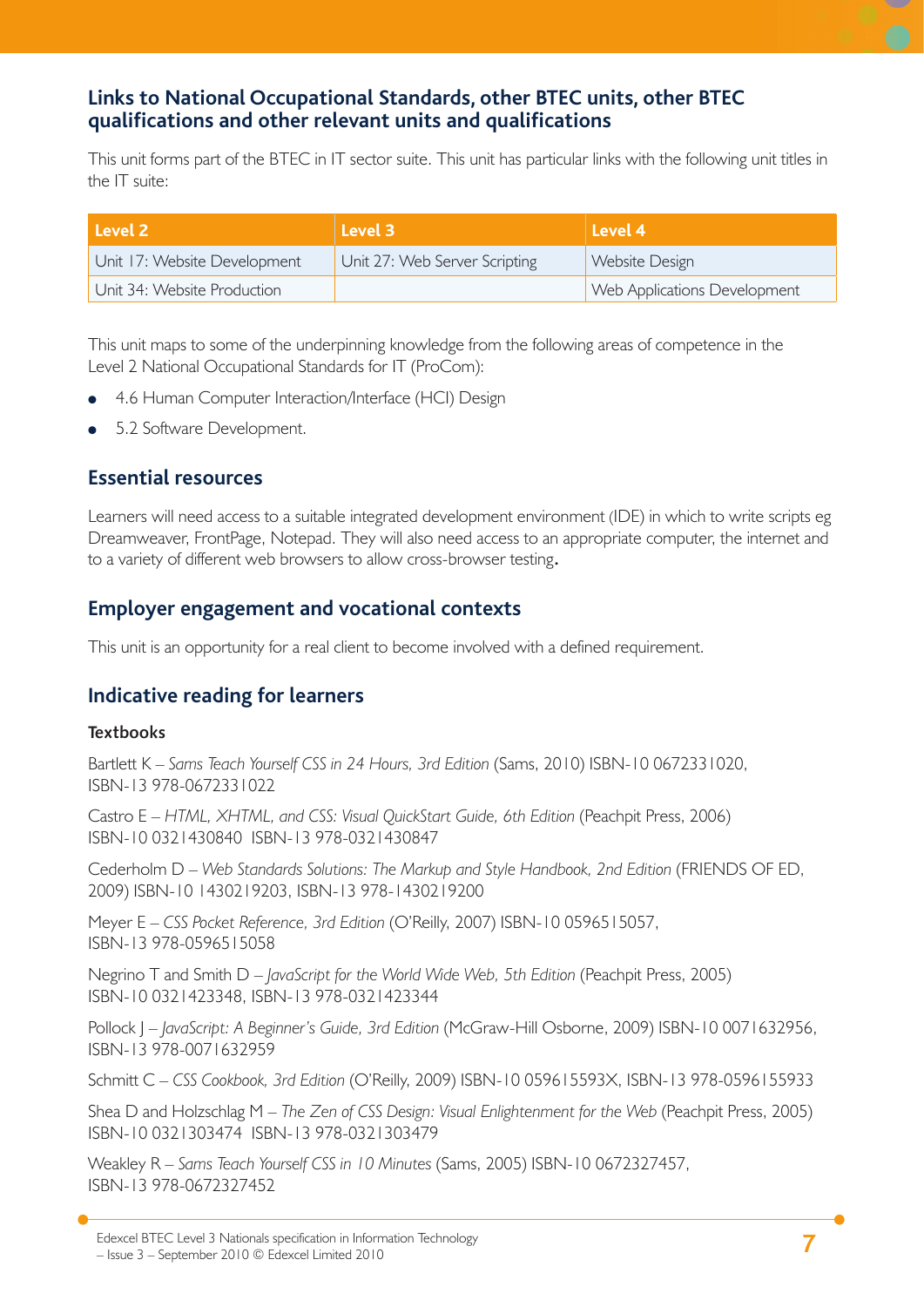#### **Websites**

www.csszengarden.com www.javascriptworld.com www.w3schools.com/css/default.asp

### **Delivery of personal, learning and thinking skills**

The table below identifies the opportunities for personal, learning and thinking skills (PLTS) that have been included within the pass assessment criteria of this unit.

| <b>Skill</b>               | When learners are                                                                                                  |
|----------------------------|--------------------------------------------------------------------------------------------------------------------|
| Independent enquirers      | planning and carrying out research to explore how web pages using scripts are<br>implemented in different browsers |
| <b>Creative thinkers</b>   | connecting their own and others' ideas when designing web pages using CSS to<br>control layout                     |
|                            | generating ideas and exploring possibilities when creating interactive web pages                                   |
| <b>Reflective learners</b> | evaluating experiences and informing future progress when assessing web pages<br>and discussing improvements.      |

Although PLTS are identified within this unit as an inherent part of the assessment criteria, there are further opportunities to develop a range of PLTS through various approaches to teaching and learning.

| <b>Skill</b>  | When learners are                                                   |
|---------------|---------------------------------------------------------------------|
| Self-managers | organising time and resources to design, create and test web pages. |